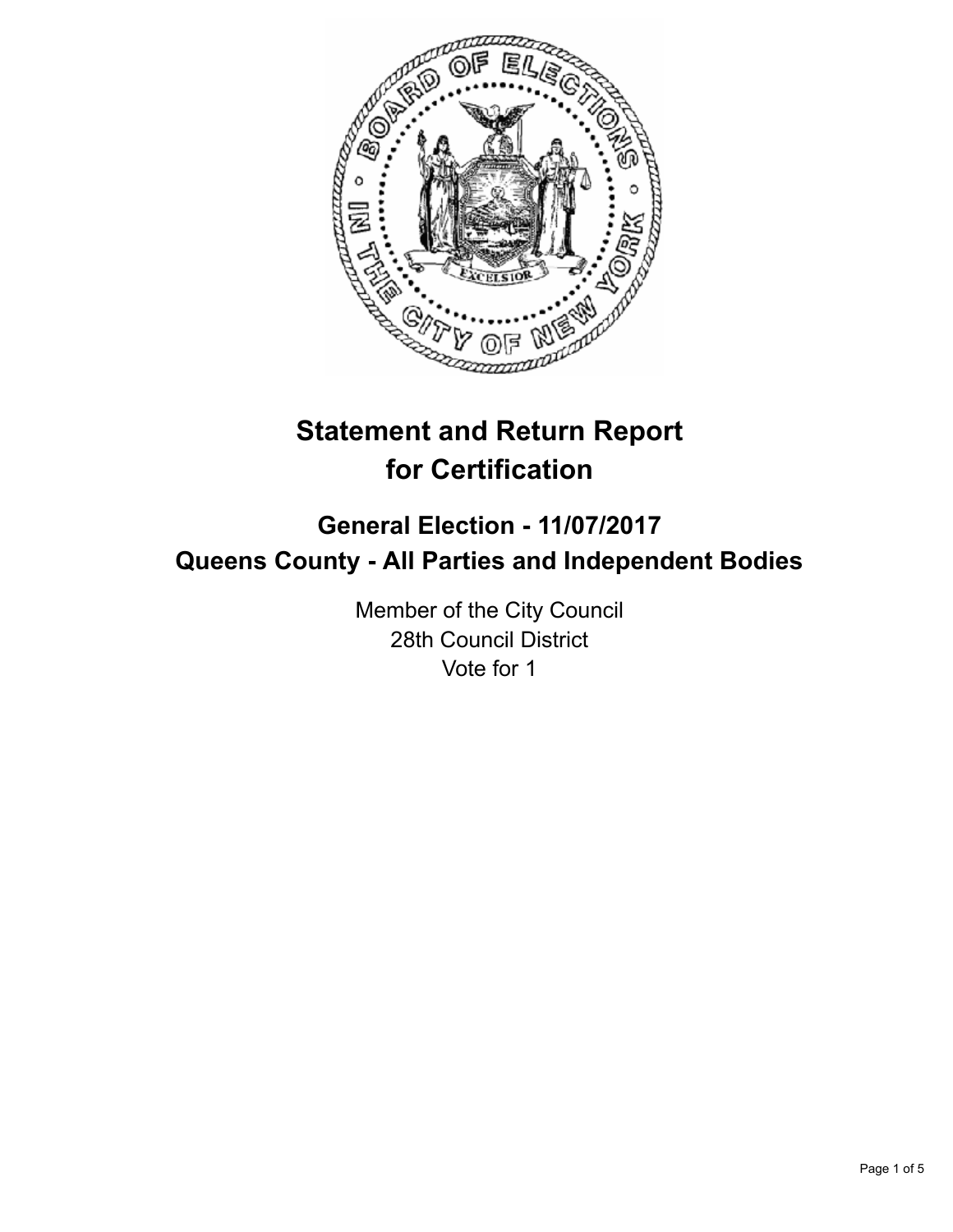

#### **Assembly District 24**

| <b>PUBLIC COUNTER</b>                                    | 1,519 |
|----------------------------------------------------------|-------|
| <b>MANUALLY COUNTED EMERGENCY</b>                        | 0     |
| ABSENTEE / MILITARY                                      | 24    |
| AFFIDAVIT                                                | 15    |
| <b>Total Ballots</b>                                     | 1,558 |
| Less - Inapplicable Federal/Special Presidential Ballots | 0     |
| <b>Total Applicable Ballots</b>                          | 1,558 |
| ADRIENNE E. ADAMS (DEMOCRATIC)                           | 1,078 |
| IVAN D. MOSSOP JR. (REPUBLICAN)                          | 193   |
| HETTIE V. POWELL (WORKING FAMILIES)                      | 124   |
| RICHARD DAVID (WRITE-IN)                                 | 2     |
| VISHNU R MAHADEO (WRITE-IN)                              | 1     |
| <b>Total Votes</b>                                       | 1,398 |
| Unrecorded                                               | 160   |

#### **Assembly District 31**

| PUBLIC COUNTER                                           | 3,501          |
|----------------------------------------------------------|----------------|
| <b>MANUALLY COUNTED EMERGENCY</b>                        | 0              |
| <b>ABSENTEE / MILITARY</b>                               | 68             |
| AFFIDAVIT                                                | 32             |
| <b>Total Ballots</b>                                     | 3,601          |
| Less - Inapplicable Federal/Special Presidential Ballots | 0              |
| <b>Total Applicable Ballots</b>                          | 3,601          |
| ADRIENNE E. ADAMS (DEMOCRATIC)                           | 2,783          |
| IVAN D. MOSSOP JR. (REPUBLICAN)                          | 300            |
| HETTIE V. POWELL (WORKING FAMILIES)                      | 216            |
| ALLAN JENNINGS JR (WRITE-IN)                             | 2              |
| JAHI ROSE (WRITE-IN)                                     | $\overline{2}$ |
| RICHARD DAVID (WRITE-IN)                                 | 1              |
| UNATTRIBUTABLE WRITE-IN (WRITE-IN)                       | 2              |
| <b>Total Votes</b>                                       | 3,306          |
| Unrecorded                                               | 295            |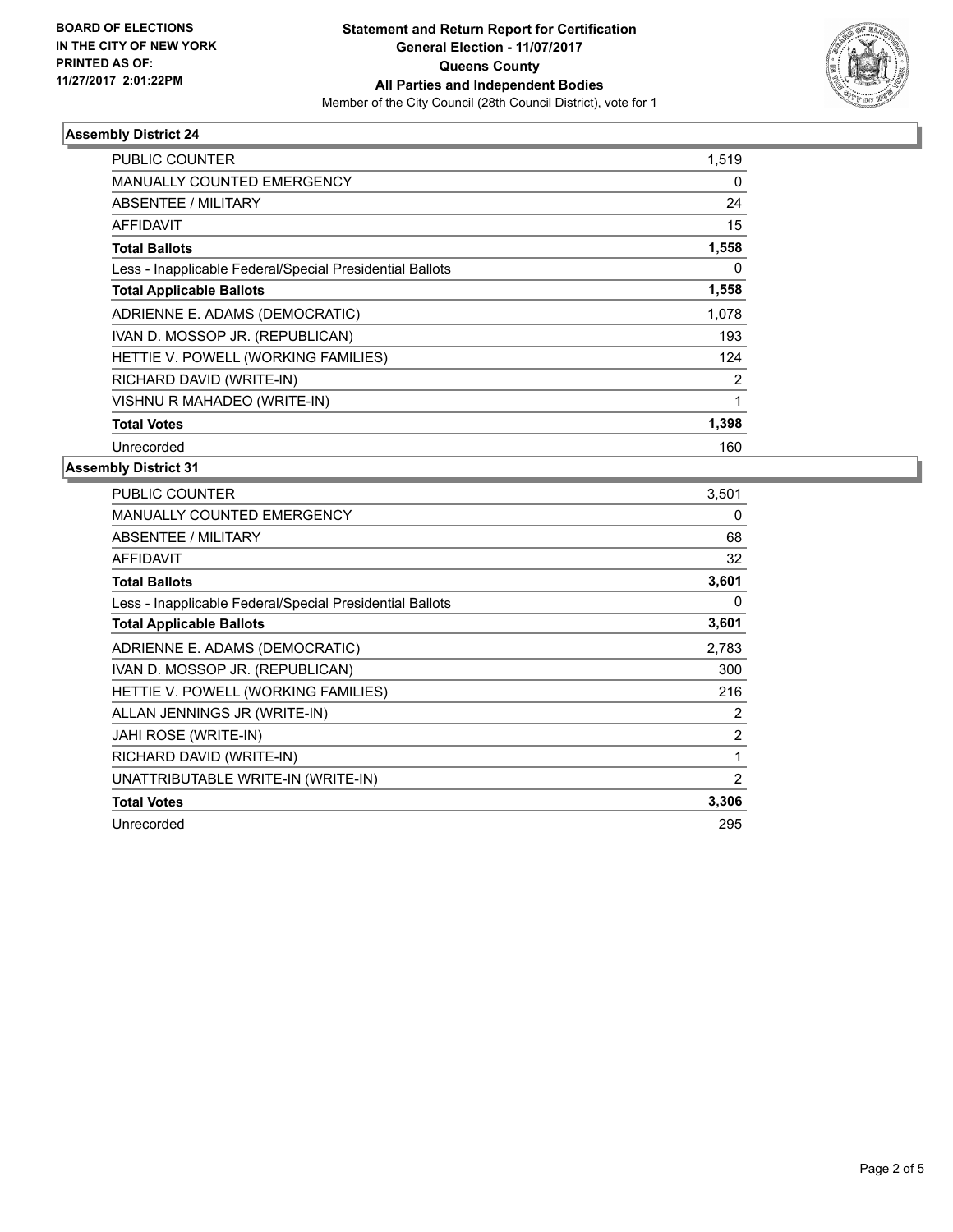

#### **Assembly District 32**

| <b>PUBLIC COUNTER</b>                                    | 11,795 |
|----------------------------------------------------------|--------|
| MANUALLY COUNTED EMERGENCY                               | 0      |
| <b>ABSENTEE / MILITARY</b>                               | 345    |
| <b>AFFIDAVIT</b>                                         | 105    |
| <b>Total Ballots</b>                                     | 12,245 |
| Less - Inapplicable Federal/Special Presidential Ballots | 0      |
| <b>Total Applicable Ballots</b>                          | 12,245 |
| ADRIENNE E. ADAMS (DEMOCRATIC)                           | 10,267 |
| IVAN D. MOSSOP JR. (REPUBLICAN)                          | 278    |
| HETTIE V. POWELL (WORKING FAMILIES)                      | 1,025  |
| ANWAR SHARHAN (WRITE-IN)                                 | 1      |
| BARBARA ST. JOHN (WRITE-IN)                              | 1      |
| <b>BUTLER RICHARD (WRITE-IN)</b>                         | 1      |
| BYRON N. GUILLEN (WRITE-IN)                              | 1      |
| CRAIG EUGENE BOYER (WRITE-IN)                            | 1      |
| DEREK HAMILTON (WRITE-IN)                                | 1      |
| EMILIA NYGREN (WRITE-IN)                                 | 1      |
| ERIC ULRICH (WRITE-IN)                                   | 1      |
| JANET CURTIS (WRITE-IN)                                  | 1      |
| LENDELL SIMS (WRITE-IN)                                  | 1      |
| LEONARD E. JAMES (WRITE-IN)                              | 1      |
| MELISSA RAWLINS (WRITE-IN)                               | 1      |
| RICHARD DAVID (WRITE-IN)                                 | 3      |
| UNCOUNTED WRITE-IN PER STATUTE (WRITE-IN)                | 1      |
| WILLIE L. BAKER (WRITE-IN)                               | 1      |
| <b>Total Votes</b>                                       | 11,587 |
| Unrecorded                                               | 658    |
| nhlv Nietri <i>r</i> t 38                                |        |

### **Assembly District 38**

| <b>PUBLIC COUNTER</b>                                    | 952 |
|----------------------------------------------------------|-----|
| <b>MANUALLY COUNTED EMERGENCY</b>                        | 0   |
| ABSENTEE / MILITARY                                      | 11  |
| AFFIDAVIT                                                | 11  |
| <b>Total Ballots</b>                                     | 974 |
| Less - Inapplicable Federal/Special Presidential Ballots | 0   |
| <b>Total Applicable Ballots</b>                          | 974 |
| ADRIENNE E. ADAMS (DEMOCRATIC)                           | 639 |
| IVAN D. MOSSOP JR. (REPUBLICAN)                          | 148 |
| HETTIE V. POWELL (WORKING FAMILIES)                      | 69  |
| ANTHONY WEINER (WRITE-IN)                                | 1   |
| MIKE SCALA (WRITE-IN)                                    | 1   |
| RICHARD DAVID (WRITE-IN)                                 | 1   |
| UNATTRIBUTABLE WRITE-IN (WRITE-IN)                       | 1   |
| <b>Total Votes</b>                                       | 860 |
| Unrecorded                                               | 114 |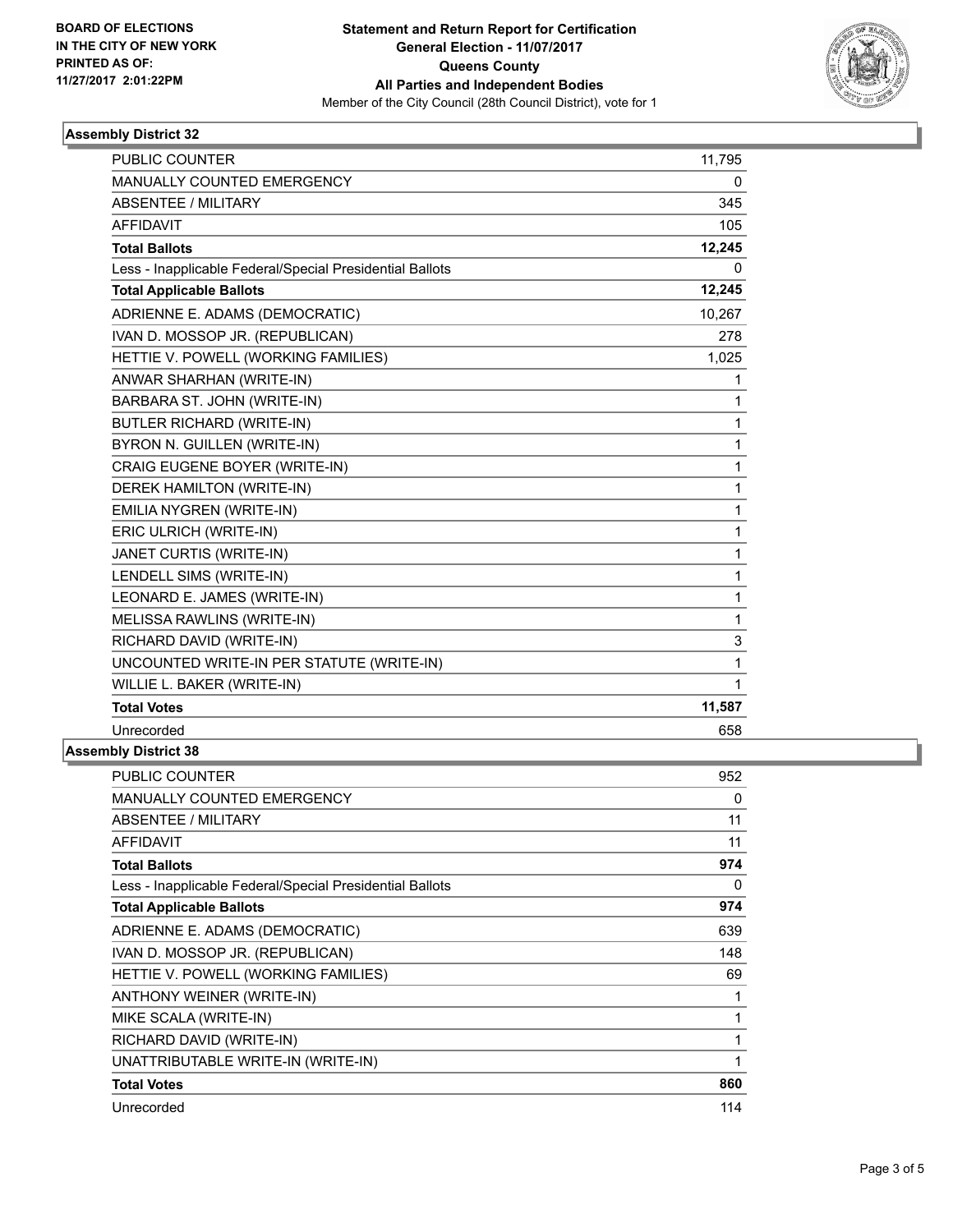

#### **Total for Member of the City Council (28th Council District) - Queens County**

| PUBLIC COUNTER                                           | 17,767         |
|----------------------------------------------------------|----------------|
| MANUALLY COUNTED EMERGENCY                               | 0              |
| <b>ABSENTEE / MILITARY</b>                               | 448            |
| <b>AFFIDAVIT</b>                                         | 163            |
| <b>Total Ballots</b>                                     | 18,378         |
| Less - Inapplicable Federal/Special Presidential Ballots | 0              |
| <b>Total Applicable Ballots</b>                          | 18,378         |
| ADRIENNE E. ADAMS (DEMOCRATIC)                           | 14,767         |
| IVAN D. MOSSOP JR. (REPUBLICAN)                          | 919            |
| HETTIE V. POWELL (WORKING FAMILIES)                      | 1,434          |
| ALLAN JENNINGS JR (WRITE-IN)                             | 2              |
| ANTHONY WEINER (WRITE-IN)                                | 1              |
| ANWAR SHARHAN (WRITE-IN)                                 | 1              |
| BARBARA ST. JOHN (WRITE-IN)                              | 1              |
| <b>BUTLER RICHARD (WRITE-IN)</b>                         | 1              |
| BYRON N. GUILLEN (WRITE-IN)                              | 1              |
| CRAIG EUGENE BOYER (WRITE-IN)                            | 1              |
| DEREK HAMILTON (WRITE-IN)                                | 1              |
| EMILIA NYGREN (WRITE-IN)                                 | 1              |
| ERIC ULRICH (WRITE-IN)                                   | $\mathbf{1}$   |
| JAHI ROSE (WRITE-IN)                                     | $\overline{2}$ |
| JANET CURTIS (WRITE-IN)                                  | 1              |
| LENDELL SIMS (WRITE-IN)                                  | 1              |
| LEONARD E. JAMES (WRITE-IN)                              | $\mathbf{1}$   |
| MELISSA RAWLINS (WRITE-IN)                               | 1              |
| MIKE SCALA (WRITE-IN)                                    | 1              |
| RICHARD DAVID (WRITE-IN)                                 | 7              |
| UNATTRIBUTABLE WRITE-IN (WRITE-IN)                       | 3              |
| UNCOUNTED WRITE-IN PER STATUTE (WRITE-IN)                | 1              |
| VISHNU R MAHADEO (WRITE-IN)                              | 1              |
| WILLIE L. BAKER (WRITE-IN)                               | 1              |
| <b>Total Votes</b>                                       | 17,151         |
| Unrecorded                                               | 1,227          |